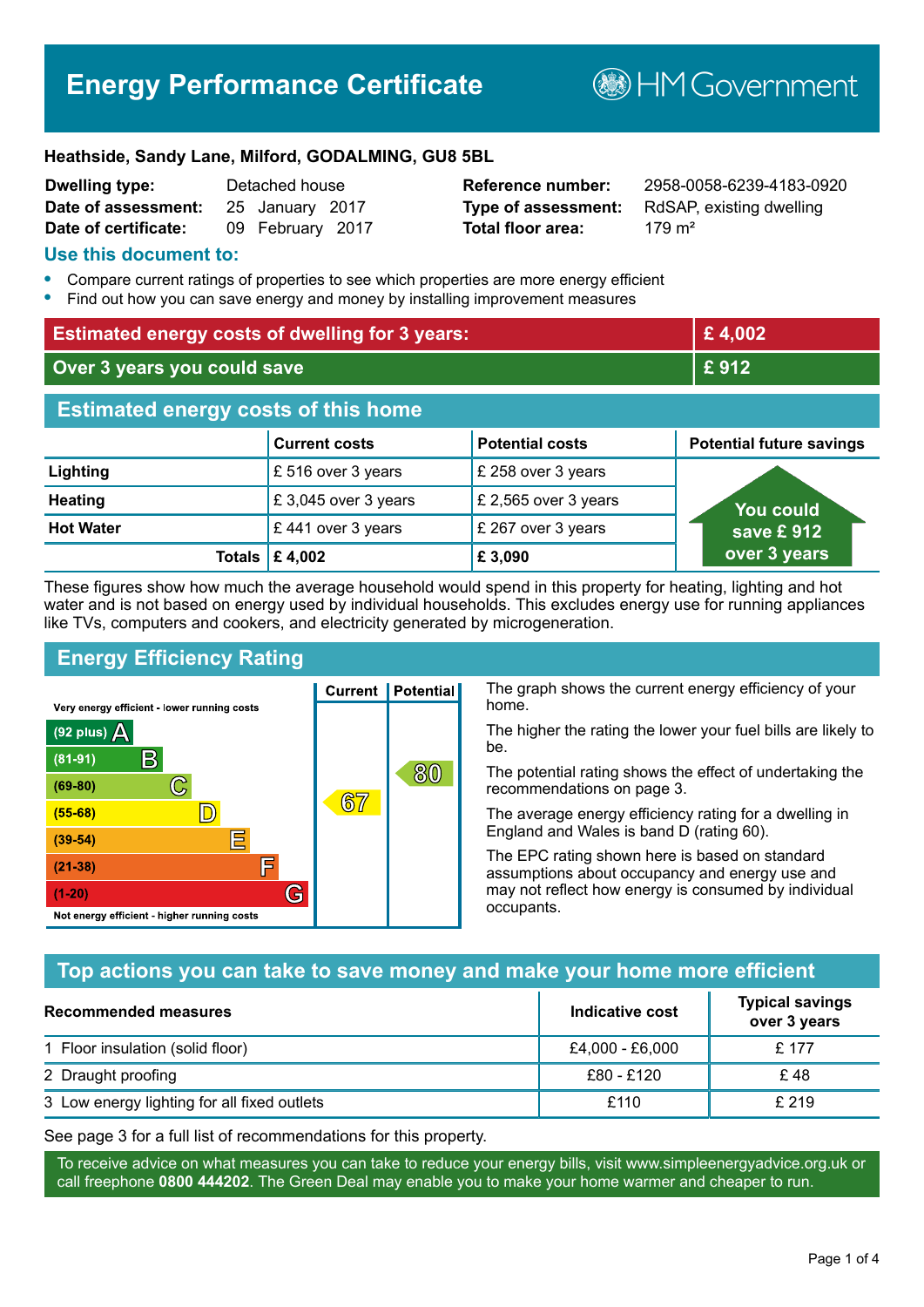| <b>Element</b>        | <b>Description</b>                         | <b>Energy Efficiency</b> |
|-----------------------|--------------------------------------------|--------------------------|
| Walls                 | Cavity wall, filled cavity                 | ★★★★☆                    |
|                       | Cavity wall, as built, insulated (assumed) | ★★★★☆                    |
| Roof                  | Pitched, 100 mm loft insulation            | ★★★☆☆                    |
|                       | Pitched, 150 mm loft insulation            | ★★★★☆                    |
|                       | Pitched, insulated (assumed)               | ★★★★☆                    |
| Floor                 | Solid, no insulation (assumed)             |                          |
|                       | Solid, insulated (assumed)                 |                          |
| Windows               | Partial double glazing                     | ★★☆☆☆                    |
| Main heating          | Boiler and radiators, mains gas            | ★★★★☆                    |
| Main heating controls | Programmer, room thermostat and TRVs       | ★★★★☆                    |
| Secondary heating     | Room heaters, wood logs                    |                          |
| Hot water             | From main system                           | ★★★★☆                    |
| Lighting              | No low energy lighting                     | ★☆☆☆☆                    |

#### **Summary of this home's energy performance related features**

Current primary energy use per square metre of floor area: 187 kWh/m² per year

The assessment does not take into consideration the physical condition of any element. 'Assumed' means that the insulation could not be inspected and an assumption has been made in the methodology based on age and type of construction.

#### **Low and zero carbon energy sources**

Low and zero carbon energy sources are sources of energy that release either very little or no carbon dioxide into the atmosphere when they are used. Installing these sources may help reduce energy bills as well as cutting carbon. The following low or zero carbon energy sources are provided for this home:

**•** Biomass secondary heating

#### **Your home's heat demand**

For most homes, the vast majority of energy costs derive from heating the home. Where applicable, this table shows the energy that could be saved in this property by insulating the loft and walls, based on typical energy use (shown within brackets as it is a reduction in energy use).

| <b>Heat demand</b>           | <b>Existing dwelling</b> | Impact of loft<br>insulation | Impact of cavity<br>wall insulation | Impact of solid<br>wall insulation |
|------------------------------|--------------------------|------------------------------|-------------------------------------|------------------------------------|
| Space heating (kWh per year) | 18,085                   | (740)                        | N/A                                 | N/A                                |
| Water heating (kWh per year) | 2,992                    |                              |                                     |                                    |

You could receive Renewable Heat Incentive (RHI) payments and help reduce carbon emissions by replacing your existing heating system with one that generates renewable heat, subject to meeting minimum energy efficiency requirements. The estimated energy required for space and water heating will form the basis of the payments. For more information, search for the domestic RHI on the www.gov.uk website.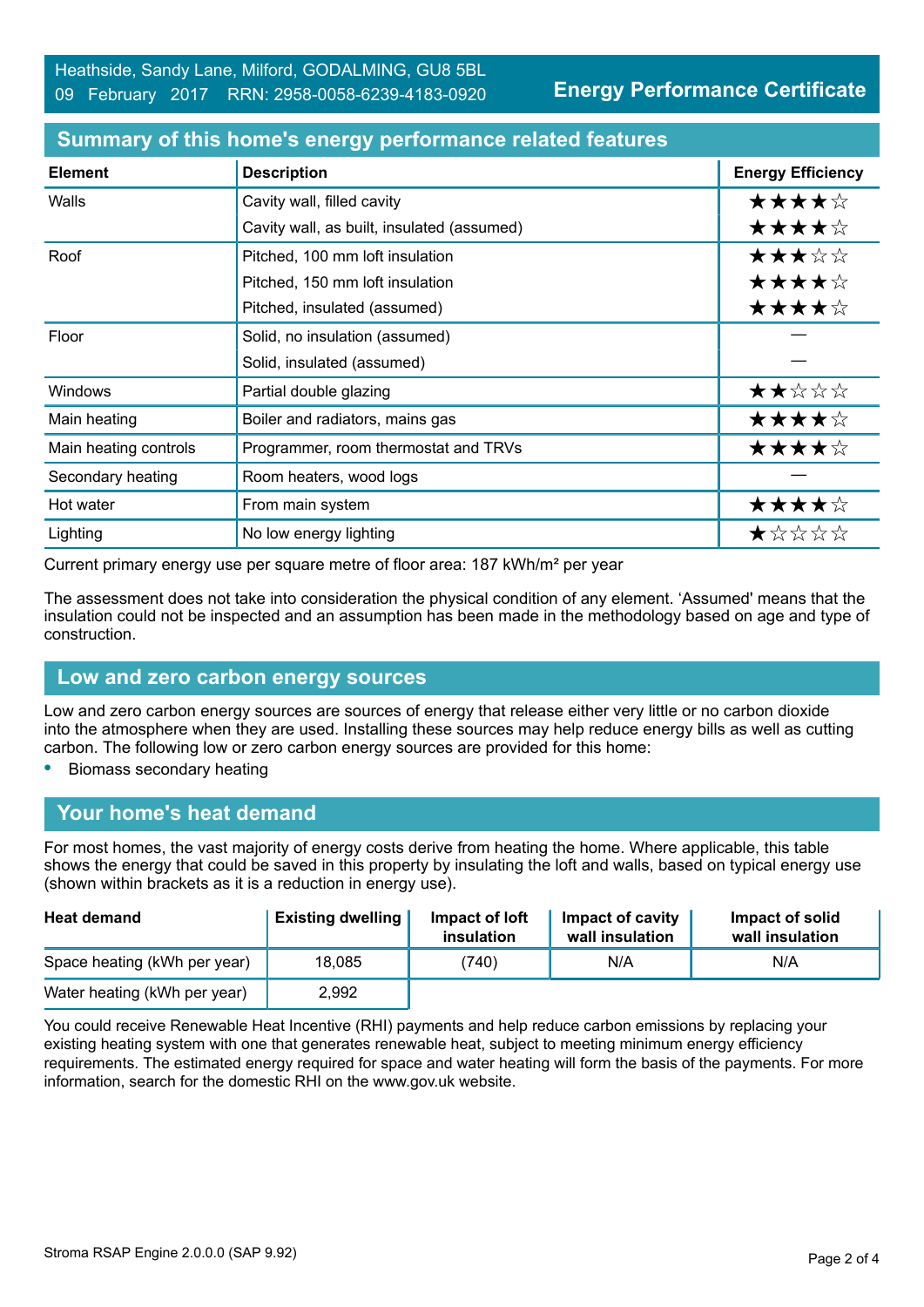#### Heathside, Sandy Lane, Milford, GODALMING, GU8 5BL 09 February 2017 RRN: 2958-0058-6239-4183-0920

### **Recommendations**

The measures below will improve the energy performance of your dwelling. The performance ratings after improvements listed below are cumulative; that is, they assume the improvements have been installed in the order that they appear in the table. To receive advice on what measures you can take to reduce your energy bills, visit www.simpleenergyadvice.org.uk or call freephone 0800 444202. Before installing measures, you should make sure you have secured the appropriate permissions, where necessary. Such permissions might include permission from your landlord (if you are a tenant) or approval under Building Regulations for certain types of work.

| <b>Recommended measures</b>                                       | Indicative cost   | <b>Typical savings</b><br>per year | <b>Rating after</b><br>improvement |
|-------------------------------------------------------------------|-------------------|------------------------------------|------------------------------------|
| Floor insulation (solid floor)                                    | £4,000 - £6,000   | £ 59                               | <b>D68</b>                         |
| Draught proofing                                                  | £80 - £120        | £ 16                               | C69                                |
| Low energy lighting for all fixed outlets                         | £110              | £73                                | C71                                |
| Solar water heating                                               | $£4,000 - £6,000$ | £ 53                               | C72                                |
| Replace single glazed windows with low-E double<br>glazed windows | £3,300 - £6,500   | £103                               | C74                                |
| Solar photovoltaic panels, 2.5 kWp                                | £5,000 - £8,000   | £ 291                              | ${\bf C}80$                        |

## **Financial Support and the Green Deal**

Green Deal Finance allows you to pay for some of the cost of your improvements in instalments under a Green Deal Plan (note that this is a credit agreement, but with instalments being added to the electricity bill for the property). The availability of a Green Deal Plan will depend upon your financial circumstances. There is a limit to how much Green Deal Finance can be used, which is determined by how much energy the improvements are estimated to **save** for a 'typical household'.

You may also be able to obtain support towards repairs or replacements of heating systems and/or basic insulation measures under the ECO scheme, provided that you are in receipt of qualifying benefits or tax credits. To learn more about this scheme and the rules about eligibility, visit www.simpleenergyadvice.org.uk or call freephone **0800 444202** for England and Wales.